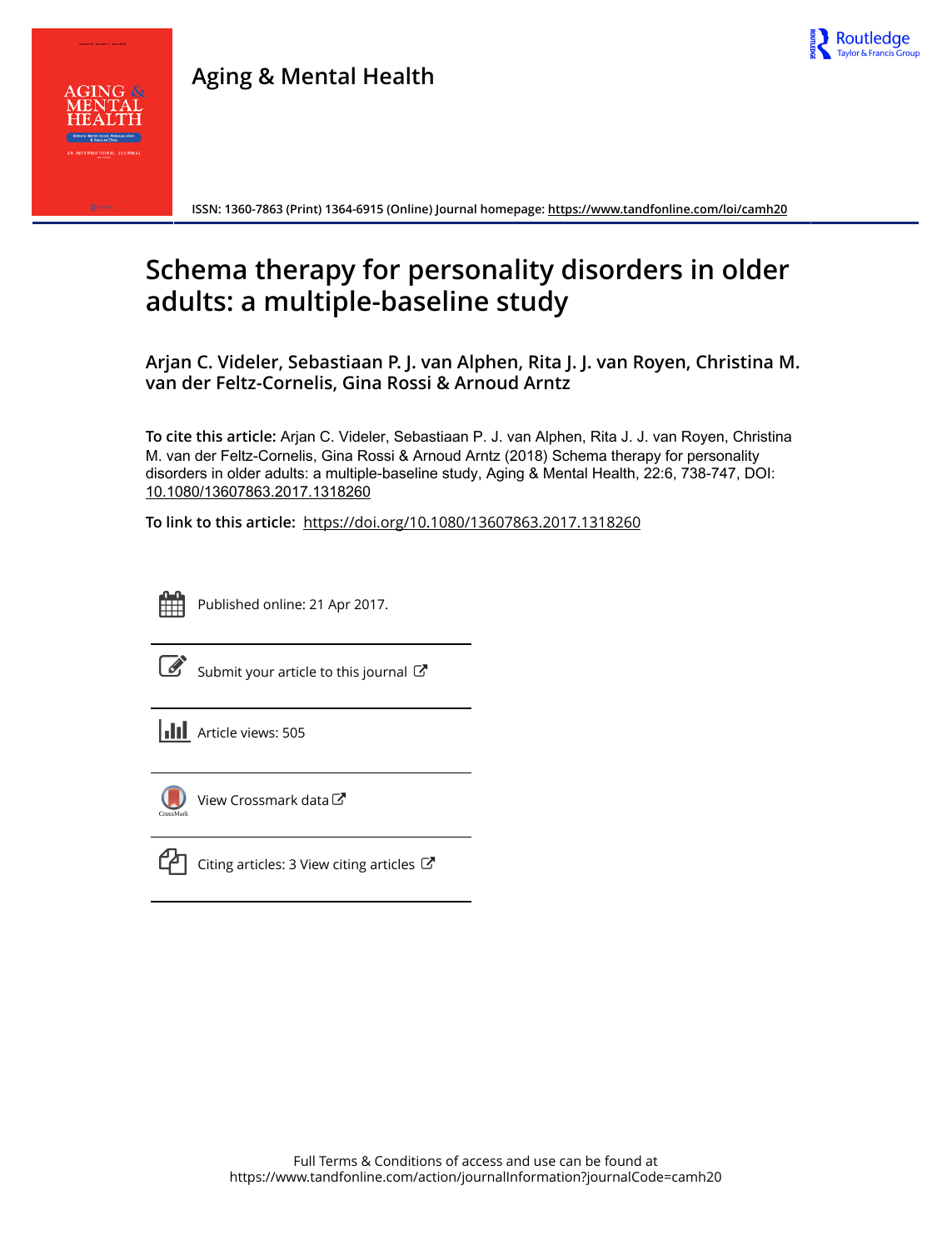# Schema therapy for personality disorders in older adults: a multiple-baseline study

A[r](http://orcid.org/0000-0002-2175-3453)j[a](#page-1-0)n C. Videler ��d, Sebastiaan P. J. van Alphen<sup>b[,c](#page-1-1)</sup>, Rita J. J. van Royen<sup>d</sup>, Christina M. van der Feltz-Cornelis<sup>[e,f](#page-1-2)</sup> , Gina Rossi<sup>[b](#page-1-0)</sup> and Arnoud Arntz D<sup>9</sup>

<span id="page-1-3"></span><span id="page-1-2"></span><span id="page-1-1"></span><span id="page-1-0"></span><sup>a</sup>Department of Geriatric Psychiatry, GGz Breburg, Tilburg, The Netherlands; <sup>b</sup>Department of Clinical and Life Span Psychology, Vrije Universiteit Brussel (VUB), Brussels, Belgium; 'Department of Geriatric Psychiatry, Belgium and Mondriaan Hospital, Heerlen-Maastricht, The Netherlands;  $\frac{1}{2}$ Center for Psychotherapy, Beuningen, The Netherlands ; <sup>e</sup>Tranzo Department, Tilburg University, Tilburg, The Netherlands ; <sup>f</sup>GGz Breburg, Clinical Center of Excellence for Body, Mind and Health, Tilburg, The Netherlands.; <sup>g</sup>Department of Clinical Psychology, University of Amsterdam, Amsterdam, The Netherlands

#### ABSTRACT

Objective: No studies have been conducted yet into the effectiveness of treatment of personality disorders in later life. This study is a first test of the effectiveness of schema therapy for personality disorders in older adults.

Method: Multiple-baseline design with eight cluster C personality disorder patients, with a mean age of 69. After a baseline phase with random length, schema therapy was given during the first year, followed by follow-up sessions during six months. Participants weekly rated the credibility of dysfunctional core beliefs. Symptomatic distress, early maladaptive schemas, quality of life and target complaints were assessed every six months and personality disorder diagnosis was assessed before baseline and after follow-up. Data were analyzed with mixed regression analyses.

Results: Results revealed significant linear trends during treatment phases, but not during baseline and follow-up. The scores during follow-up remained stable and were significantly lower compared to baseline, with high effect sizes. Seven participants remitted from their personality disorder diagnosis.

Conclusion: Schema therapy appears an effective treatment for cluster C personality disorders in older adults. This finding is highly innovative as this is the first study exploring the effectiveness of psychotherapy, in this case schema therapy, for personality disorders in older adults.

# Introduction

<span id="page-1-12"></span><span id="page-1-11"></span><span id="page-1-10"></span><span id="page-1-9"></span><span id="page-1-8"></span><span id="page-1-7"></span><span id="page-1-6"></span><span id="page-1-5"></span><span id="page-1-4"></span>The prevalence rate of personality disorders (PDs) among older adults over the age of 65 years old was 8% in US community samples (Schuster, Hoertel, Le Strat, Manetti, & Limosin, [2013\)](#page-10-0). Moreover, PDs appeared strongly associated with disability, somatic problems and mental disorders (Schuster et al., [2013\)](#page-10-0) as well as medical resource utilization (Powers, Strube, & Oltmanns, [2014](#page-9-0)). Notwithstanding, treatment of this complex patient group is highly underexplored (Van Alphen et al., [2015](#page-10-1); Van Alphen, Derksen, Sadavoy, & Rosowsky, [2012](#page-10-2)). In a Delphi study on diagnosis and treatment of PDs in older adults, conducted in the Netherlands and Belgium (Van Alphen et al., [2012](#page-10-3)), which was recently cross-validated in the US (Rosowsky, Young, Malloy, Van Alphen, & Ellison, [2016](#page-9-1)), experts agreed that existing evidence-based therapies for PDs in younger age groups are also applicable to older adults over 60 years of age. However, still therapeutic nihilism prevails amongst clinicians and researchers concerning the feasibility and effectiveness of psychotherapy for PDs in later life. Some authors believe that the aim of changing pathological aspects of personality is not possible in older adults, because of the rigidity of lifelong dysfunctional patterns or the consequences of cognitive and physical decline (Segal, Coolidge, & Rosowsky, [2006](#page-10-4); Van Alphen et al., [2012\)](#page-10-2). This could explain why no effectiveness studies have been conducted yet into the treatment of PDs in later life as the main focus of therapy. There are only two studies into the treatment of depression with

comorbid PDs and PD features. One small randomized controlled trial (RCT) in 37 older adults explored the effectiveness of dialectical behavior therapy combined with pharmacotherapy for depression and comorbid PDs, compared to pharmacotherapy as stand-alone treatment (Lynch, Cheavens, Cukrowitz, Thorp, Bronner, & Beyer, [2007](#page-9-2)). The combined treatment did not improve depressive symptoms over medication alone, but only was superior with respect to improved interpersonal sensitivity and interpersonal aggression. The second study examined short group schema therapy (SCBT-g) in 31 older adults with depression and comorbid PDs or PD features with a pre-mid-post design (Videler, Rossi, Schoevaars, Van der Feltz-Cornelis, & Van Alphen, [2014\)](#page-10-5). A medium effect size was found for reduction of depressive symptoms, early maladaptive schemas (EMS) and schema modes. However, treatment effect on the comorbid PD diagnosis was not assessed. Furthermore, this treatment did not involve experiential techniques, like imagery rescripting and chairwork, which are considered more powerful at achieving change at an emotional level than cognitive-behavioral techniques and thus at influencing EMS (Arntz & Van Genderen, [2012\)](#page-9-3). In sum, these two studies do show the feasibility of psychotherapy for comorbid PDs in later life, but they shed no light on psychotherapy for PDs as the main focus of treatment in older adults.

Case studies indicate that schema therapy (ST) is applicable as a treatment of PDs in older adults (Videler, van Royen,

ARTICLE HISTORY

Received 8 January 2017 Accepted 7 April 2017

#### **KEYWORDS**

Older adults; personality disorders; clinical trial; psychotherapy; schema therapy

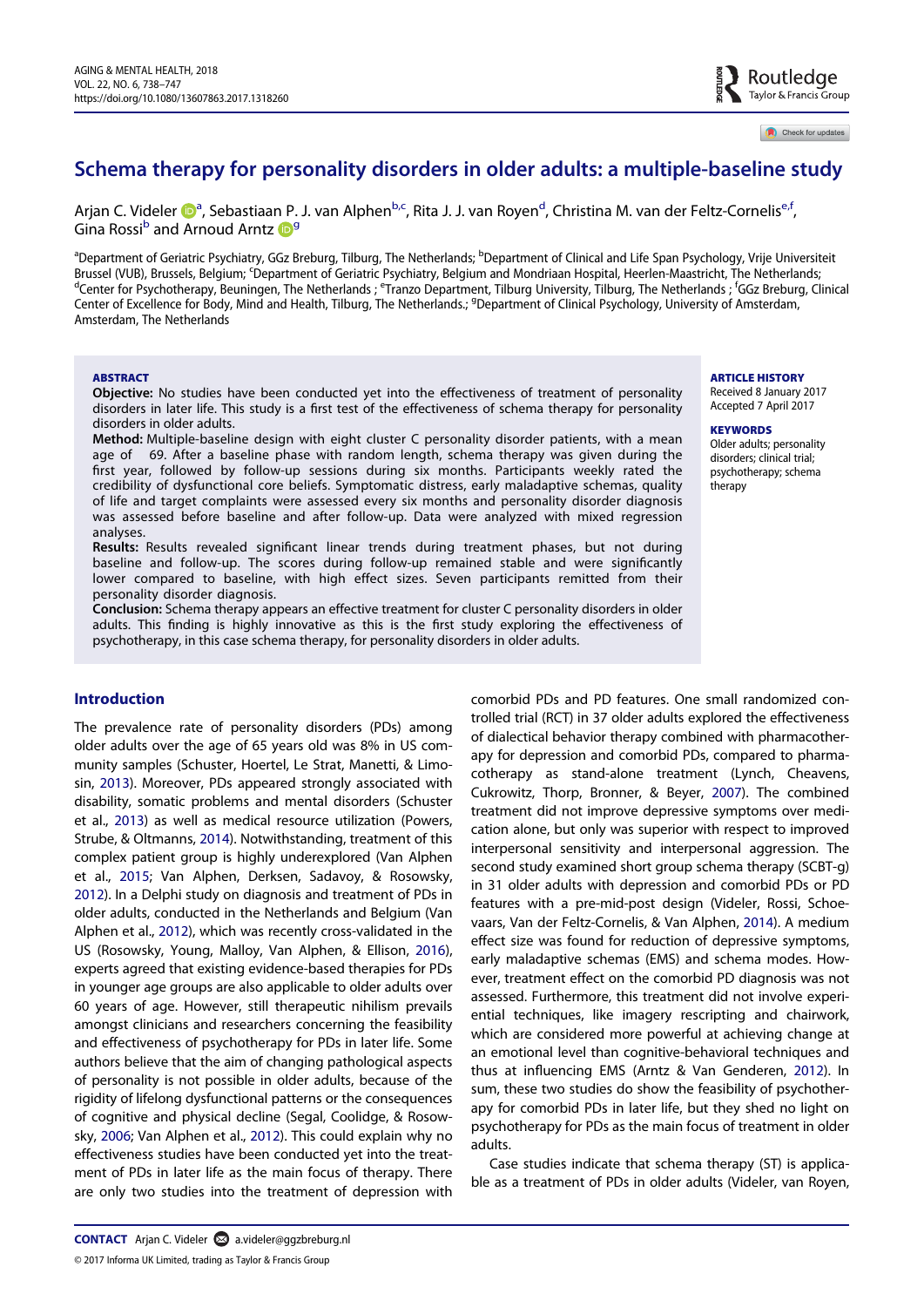<span id="page-2-10"></span><span id="page-2-9"></span>van Alphen, Rossi, & van der Feltz-Cornelis, [in press;](#page-10-6) Videler et al., [2015\)](#page-10-7). Videler et al. [\(2014](#page-10-5)) advocated that ST connects to the psychotherapy expectations of older adults, as it incorporates psychoeducation and is structured, skill-enhancing and problem-focused. ST is an integrative treatment, which combines cognitive behavior therapy (CBT), object relations theory, gestalt therapy and attachment theory into a systematic model for the treatment of PDs (Edwards & Arntz, [2012;](#page-9-4) Young, Klosko, & Weishaar, [2003](#page-10-8)). In this model, EMS are considered core elements of PDs. The goal of treatment is to decrease the impact of these EMS and to replace negative coping responses and schema modes with more healthy alternatives, so that patients succeed in getting their core emotional needs met (Rafaeli, Bernstein, & Young, [2011\)](#page-9-5). In ST, besides CBT techniques, experiential techniques have a central place (Edwards & Arntz, [2012\)](#page-9-4). There is accumulating evidence for the efficacy of ST in younger age groups, both in treating borderline (Giesen-Bloo et al., [2006](#page-9-6); Nadort et al., [2009](#page-9-7)) and cluster C, paranoid, narcissistic and histrionic PDs (Bamelis, Evers, Spinhoven, & Arntz, [2014](#page-9-8)), but the effectiveness in older adults is unknown.

<span id="page-2-11"></span><span id="page-2-8"></span><span id="page-2-4"></span><span id="page-2-2"></span><span id="page-2-0"></span>Therefore, the aim of the present study was to assess the effectiveness of individual ST as a treatment for PDs in older adults, using a multiple-baseline design (Kazdin, [2010\)](#page-9-9) with eight patients with a PD diagnosis.

<span id="page-2-7"></span><span id="page-2-5"></span><span id="page-2-3"></span>We chose the multiple-baseline design for several reasons. Often, as a first evaluation of a treatment, an open trial is done. Contrary to an open trial, a multiple-baseline design offers experimental control over time versus intervention effects. Furthermore, this design has some advantages over a RCT (Kazdin, [2010](#page-9-9)). The most important advantage of a multiple-baseline design over RCTs is that this design requires fewer participants, because participants act as their own controls, thus increasing power. Nevertheless, like a RCT, a multiple-baseline design can demonstrate significant change and also that this change is the result of the intervention and not of time (Hawkins, Sanson-Fisher, Shakeshaft, D'Este, & Green, [2007](#page-9-10); Kazdin, [2010;](#page-9-9) Onghena, [2005](#page-9-11)). As treatment of PDs in older adults is a hitherto relatively neglected topic, there are few trained psychotherapists in the field, which complicates conducting a RCT. As our aim was to test the initial effectiveness of ST in later life, without comparing ST to another potentially powerful treatment, we considered the multiplebaseline design to be a good alternative for a RCT, considering the current phase of scientific research. Because the course of cluster B PDs appears to be much less stable throughout the life span than that of cluster C PDs, which especially complicates the diagnosis of cluster B PDs (Cooper, Balsis, & Oltmanns, [2014;](#page-9-12) Van Alphen et al., [2015\)](#page-10-1), we decided to examine ST in cluster C PDs.

<span id="page-2-12"></span><span id="page-2-6"></span><span id="page-2-1"></span>Multiple-baseline designs require dependent variables that are frequently assessed and are highly sensitive to change, to study the time and intervention effects (Kazdin, [2010](#page-9-9)). Such variables should represent a core aspect of the disorder that is addressed by the treatment (i.e. short-term treatment effects). The frequent assessments make it possible to distinguish time and treatment effects, and allow that each case is its own control. Thus, the high number of assessments of this central variable compensates for the relatively small number of participants. As central variable, we chose the strength of belief participants had in their personal core beliefs, which they viewed as central to their PD problems. This idiosyncratic measure represented the EMS that are assumed to underlie

the patient's PD problems according to the ST model (Young et al., [2003\)](#page-10-8).

Our hypothesis was that ST would lead to a decrease of dysfunctional core beliefs, symptomatic distress and EMS, and an increase of quality of life in cluster C PDs.

# **Methods**

## **Participants**

Participants were four patients from the Department of Geriatric Psychiatry of Breburg, and four patients from the Department of Geriatric Psychiatry of Mondriaan, both mental health institutes in the Netherlands. Inclusion criteria were: (1) primary diagnosis of a cluster C PD or PD not otherwise specified with cluster C traits, as assessed with the Dutch version of the Structured Clinical Interview for DSM-IV PDs (SCID-II; Weertman, Arntz, & Kerkhofs, [2000\)](#page-10-9). PD not otherwise specified with cluster C traits was defined as meeting the general criteria for a PD while also meeting sub-threshold criteria for at least one specific cluster C PD; (2) age 60 years old or older; (3) willingness to participate in the study. Exclusion criteria were: (1) severe depression; (2) bipolar disorder; (3) psychotic disorder; (4) IQ under 80; (5) substance dependence; (6) cognitive disorder (Mini Mental State Examination (Folstein, Folstein, & McHugh, [1975](#page-9-13)) under 25). During the course of the study, no other treatment was allowed and medication was kept constant. The eight participants were recruited from nine patients screened for participation; one declined participation in the study. [Figure 1](#page-3-0) presents the patient flow. [Table 1](#page-3-1) gives an overview of the characteristics and the treatments of the participants. Informed consent was obtained from all participants. The study was approved by the ethical committees of the Maastricht University Hospital, Breburg and Mondriaan.

#### **Design**

We used a non-concurrent multiple-baseline design (Kazdin, [2010\)](#page-9-9), consisting of four phases. The first phase was a baseline phase varying in length from 3–8 weeks. The variation in baseline length offers the possibility to differentiate between time effects and experimental effects of the treatment. After baseline, weekly ST treatment sessions were given. In our analyses, we divided ST into two treatment phases in order to explore the effect of experiential techniques in older adults, as some authors – and many clinicians – assume that focusing on skills and symptoms is more attainable, like in CBT (for example, Segal et al., [2006\)](#page-10-4). Therefore, we defined a CBT treatment phase, in which cognitive and behavioral techniques were used, and an experiential phase, where the latter was defined by the first introduction of experiential techniques. The two treatment phases differed in length between participants according to the ST methods described by Young et al. [\(2003\)](#page-10-8): based upon each patient's case conceptualization, the therapist decided when to introduce experiential techniques, in order to match the individual aspects of the patient's problems. Maximum duration of baseline, CBT and experiential phases together was 40 sessions. Finally, a six months followup phase with 10 booster sessions followed to help maintain and assess the effects of ST. During all study phases, outcomes (described in assessments) were repeatedly assessed independently from the therapies.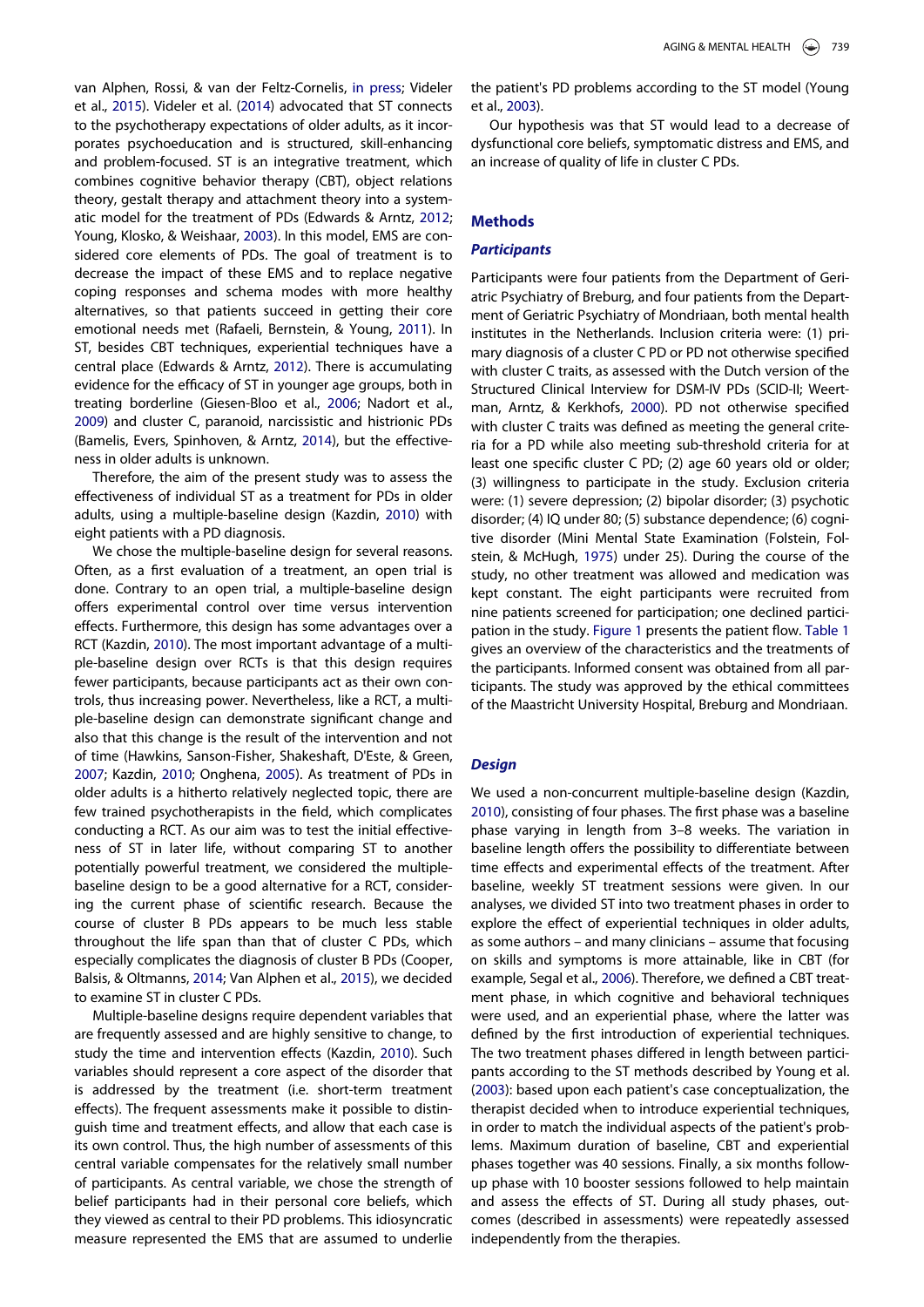<span id="page-3-0"></span>

Figure 1. CONSORT flow diagram.

Table 1. Demographic data and treatment information of participants ( $N = 8$ ).

| Participants                              |           |       |            |       |               | h          |            |           | Mean (SD) |
|-------------------------------------------|-----------|-------|------------|-------|---------------|------------|------------|-----------|-----------|
| Age                                       | 68        | 65    | 67         | 72    | 76            | 69         | 62         | 75        | 69.3/3.8  |
| Gender <sup>a</sup>                       |           | М     | М          |       |               |            |            |           |           |
| Educational level <sup>b</sup>            |           |       |            |       |               |            |            |           |           |
| PD diagnosis <sup>c</sup>                 | Avoid     | Avoid | <b>NOS</b> | Avoid | <sub>OC</sub> | <b>NOS</b> | <b>NOS</b> | Dep       |           |
| Secondary diagnosis <sup>d</sup>          | Depr      | Adhd  | Depr       | Soc P | Panic         | Depr       | Depr       | Depr      |           |
| Medication <sup>e</sup>                   | <b>AD</b> | None  | <b>AD</b>  | Benzo | <b>AD</b>     | <b>AD</b>  | None       | <b>AD</b> |           |
| Treatment duration prior to study (years) | 0.8       | 6     | 0.8        | 0.3   |               | 4          | 0.5        | 0.6       | 1.9/2.1   |
| <b>Baseline sessions</b>                  | 6         | 6     |            | 4     |               | 6          | 8          | 6         | 6.1/1.4   |
| <b>CBT</b> sessions                       |           | 8     | 13         | 18    |               | h          | h          | 15        | 10/5.1    |
| <b>Experiential sessions</b>              | 28        | 28    | 22         |       | 26            | 25         | 32         | 17        | 25.4/5.3  |
| Booster sessions                          | 10        | 10    | 10         |       |               | 8          | 8          | 6         | 8.7/1.5   |
| Total number of sessions                  | 44        | 46    | 45         | 18    | 43            | 39         | 46         | 38        | 39.9/9.3  |

 $^{\circ}$  M = male, F = female.

 $1 = 1$  = elementary school with lower vocational training, 2 = higher secondary with vocational training.

 $c^2$ Avoid = avoidant PD, OC = obsessive–compulsive PD, Dep = dependent PD, NOS = PD cluster C Not Otherwise Specified.<br><sup>d</sup>Depr = depression, Adbd = Attention Deficit Hyperactivity Disorder, Soc R = social phobia. Papic =

d<br>Depr = depression, Adhd = Attention Deficit Hyperactivity Disorder, Soc P = social phobia, Panic = panic disorder.

 $e^e$ AD = antidepressant, Benzo = benzodiazepine.

<span id="page-3-1"></span>Note: medication was constant in all participants.

# Assessments

As primary outcome, strength of idiosyncratic beliefs was assessed weekly. To formulate these beliefs, participants were interviewed with a semi-structured procedure to elicit 3–5

idiosyncratic dysfunctional beliefs they felt to be central to their PD problems. These dysfunctional core beliefs were then rated weekly by the participants on a visual analog scale (VAS) on 0%– 100% credibility. The ratings of the participants were put in an envelope by them and given to the research team directly, so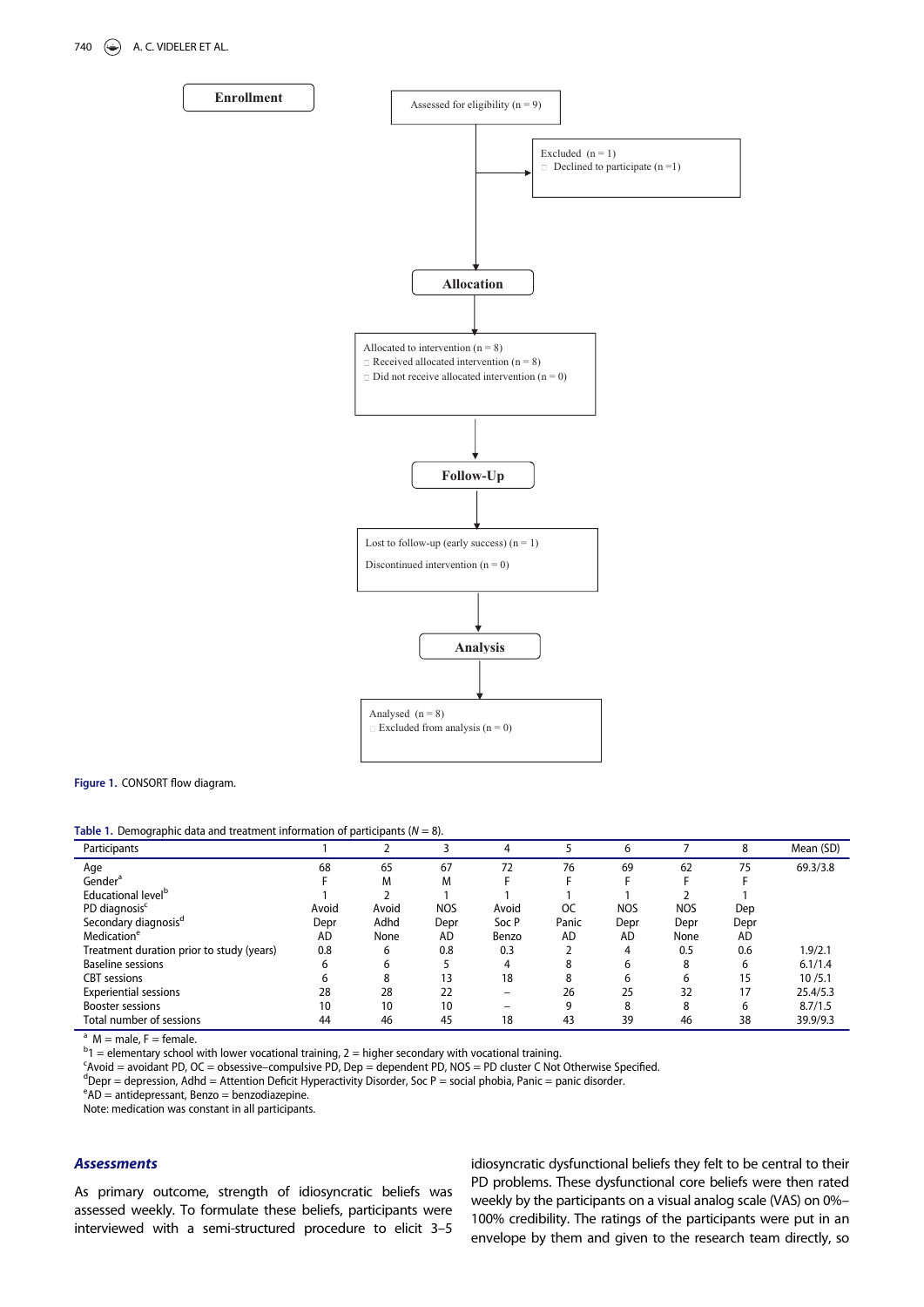these ratings were unknown to the therapists, in order to minimize demand effects. Core beliefs were chosen as the primary outcome as they can be frequently assessed, are sensitive for short-term change and are viewed in cognitive models as important representations of EMS deemed to underlie the PD problems (David & Freeman, [2014\)](#page-9-14). The average of the ratings per assessment was taken as dependent variable (range 0–100).

<span id="page-4-4"></span><span id="page-4-0"></span>The Dutch SCID-II (Weertman et al., [2000](#page-10-9)) was used to assess Diagnostic and Statistical Manual of Mental Disorders (DSM) (American Psychiatric Association, [2013\)](#page-9-15) PDs as secondary outcome, before baseline and after follow-up. Items are rated on a 3-point scale as absent, sub-threshold or threshold. Inter-rater agreement appeared excellent in adults with an average age of 35.5 years (range 18–61), with a mean value of Cohen's kappa of .84 (Lobbestael, Leurgans, & Arntz, [2011](#page-9-16)).

<span id="page-4-7"></span>Symptomatic distress, another secondary outcome, was assessed with the Dutch version of the Symptom Checklist 90 (SCL-90; Arrindell & Ettema, [2003](#page-9-17)) four times, before baseline, after six months of treatment, at the end of treatment and after follow-up. The SCL-90 is a 90-item self-report measure of overall psychological distress. Items are scored on a 5-point Likert scale from 'not at all' to 'always.' The reliability of the Dutch SCL-90 is good, the convergent and divergent validity are satisfactory and no age-effect was found for older adults with an average age of 73.5 years [\(2003](#page-9-17)). It appeared sensitive to change in clinical settings.

<span id="page-4-3"></span><span id="page-4-2"></span>Idiosyncratic target complaints, as secondary outcome, were discussed with all participants in the baseline phase by the therapists and assessed on a Likert scale of 1–9, ranging from 'not at all' to 'can't be worse.' Target complaints are the primary complaints of a patient and for which there is mutual consent between therapist and patient that these are the primary goals of treatment (Battle et al., [1966](#page-9-18)). Shorer ([1970\)](#page-10-10) reported considerable correlations (.71) between global assessments of improvement and improvement on target complaints. Test–retest reliability was .76 (Frey, Heckel, Salzberg, & Wackwitz, [1976](#page-9-19)). Target complaints were rated four times, in the baseline phase, after six months of treatment, at the end of treatment and after follow-up.

<span id="page-4-11"></span><span id="page-4-10"></span><span id="page-4-5"></span><span id="page-4-1"></span>Quality of life (QOL), also a secondary outcome, was assessed with the Dutch World-Health-Organization-Quality-Of-Life, brief version (WHOQOL-BREF; Trompenaars, Masthoff, Van Heck, Hodiamont, & De Vries, [2005](#page-10-11)). The WHOQOL-BREF is a 26-item self-report measure, which is rated along a 5-point Likert scale. In two samples of older adults, with mean ages of 73 and 76 years, reliability was good and the construct validity satisfactory (Kalfoss, Low, & Molzahn, [2008\)](#page-9-20). The WHOQOL-BREF was rated four times, before baseline, after six months of treatment, at the end of treatment and after follow-up.

<span id="page-4-9"></span><span id="page-4-6"></span>EMS, as final secondary outcome, were measured using the Dutch Young Schema Questionnaire (YSQ; Sterk & Rijkeboer, [1997](#page-10-12)). The questionnaire consists of 205 items, which are phrased as negative core beliefs and rated along a 6-point Likert scale. The YSQ showed good reliability and convergent and discriminant validity in a clinical sample with a mean age of 33.9 years (range 18–74; Rijkeboer & Van den Berg, [2006](#page-9-21)), and was rated four times, before baseline, after six months of treatment, at the end of treatment and after follow-up.

#### <span id="page-4-8"></span>Procedure

Patients with a primary multidisciplinary diagnosis of a cluster C PD, who met the inclusion criteria, were approached by the first author, until four participants were included at both sites. Potential participants were fully informed about the study and gave written consent to participate. One patient with an obsessive–compulsive PD decided not to participate; he preferred medication over ST. The SCID-II was applied to assess PD diagnosis. In the treatment phases, ST, according to the methods described by Young et al. [\(2003\)](#page-10-8), was provided in weekly sessions by two therapists (with 6 and 15 years of experience). Treatment integrity was monitored by means of supervision by the third author, a certified ST supervisor. To provide feedback, the treatment of each participant was discussed in supervision at least 10 times and of each participant at least four therapy sessions were filmed and viewed by supervisor and psychotherapist together. In the CBT phase, underlying EMS were targeted by cognitive and behavioral techniques. The experiential phase started with the use of experiential techniques such as imagery rescripting and chairwork (Edwards & Arntz, [2012](#page-9-4); Young et al., [2003](#page-10-8)). The number of treatment sessions was maximized at 40 sessions, although start of the booster sessions was allowed earlier if therapist's and participants' agreed treatment goals were reached; thus, mean length of treatment was somewhat shorter than 40 sessions (see [Table 1\)](#page-3-1). During the booster phase, in the last six months of treatment, a maximum of 10 sessions were dedicated to stabilize the progress the participants had made.

#### Statistical analysis

#### Core beliefs

Mixed regression analyses were used to assess the differences between the treatment and follow-up phases on the one hand, and baseline on the other hand, in average scores and linear change. The fixed model part consisted of (1) a general linear time effect, starting with time  $= 0$  when the first assessment was taken for an individual, (2) dummy indicators for the CBT, experiential and follow-up phases (thus contrasting each to baseline) and (3) four centered time-within-condition covariates, one for every phase, to assess time-by-phase interaction, that is, changes in the time effect across phases (cf. Arntz, Sofi, & Van Breukelen, [2013;](#page-9-22) Vlaeyen, De Jong, Geilen, Heuts, & Van Breukelen, [2001](#page-10-13)). The random model part consisted of an AutoRegressive-Moving-Average model (ARMA11) for the within-subject covariance structure. Random slopes to allow inter-individual variation in time and condition effects led to reduced fit of the model or convergence problems, and were therefore not included.

The analytic strategy was to first test for a general time effect, next to assess the full model with all predictors entered, and then to delete in backward fashion the time-byphase interactions that were non-significant. If the main time effect was non-significant, it was deleted at the last step. The time effect within baseline was also tested separately for the baseline assessments only. Cohen's d for the core beliefs were calculated as effect size of change at the end of a phase with respect to baseline:  $d =$  the mean outcome difference between baseline and current phase, derived from the fixed part of the mixed regression divided by the standard deviation of the residual outcome variance (the patient-specific outcome mean per phase has as variance random intercept (between-subject variance) + (residual (within-subject) variance/number of measurements per phase); the square root of this subject-specific variance is the denominator for d.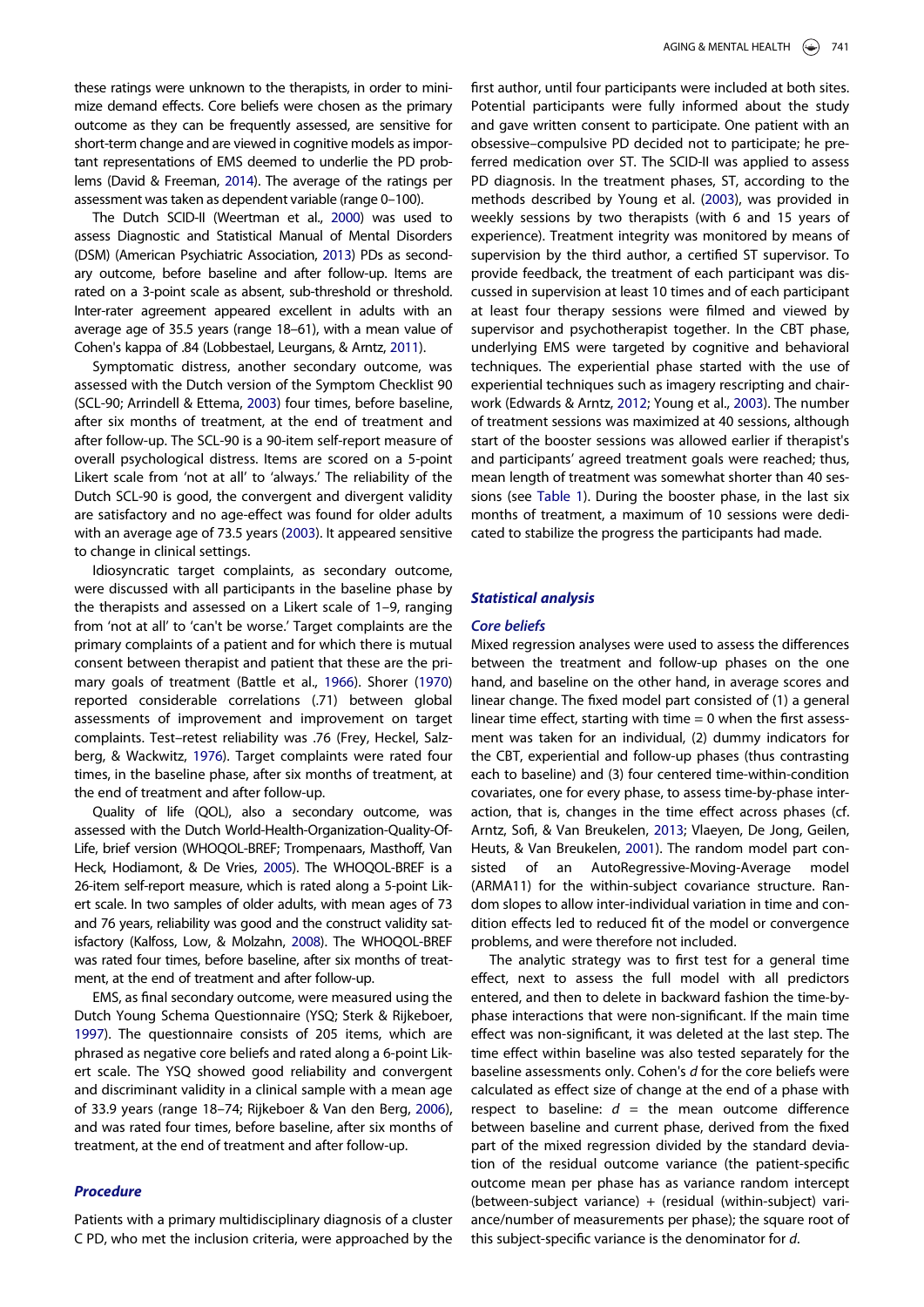#### Other measures

For the analysis of symptoms, target complaints, QOL and EMS, an unstructured model fitted better for the within-subject covariance structure. For these measures, Cohen's d was similarly calculated, but only as effect size of the change between follow-up and baseline, with standard deviation of the baseline as denominator.

# Results

# **Attrition**

Participant 4 was considered recovered by herself and the therapist after the CBT phase and declined participation in the follow-up phase. She did fill out all measures four times, however, and although she did not participate in the final SCID-II interview, we did not exclude her from the analyses.

#### Core beliefs

The individual VAS-scores of the credibility of dysfunctional core beliefs during the different phases are shown in [Figure 2.](#page-5-0) During baseline, the time effect was non-significant, F(1, 4.83)  $= 1.75$ ,  $p = .25$ . Visual inspection suggests decreases in credibility of dysfunctional core beliefs during the treatment phases in all eight participants, and lower scores during follow-up than during baseline in all but participant 4. Mixed regression revealed a significant linear effect of time when

tested as single predictor,  $t(37.67) = -7.37$ ,  $p < 0.001$ . With all predictors entered, the time-within-baseline and time-withinfollow-up effects appeared to be non-significant,  $p's > .35$ . After stepwise deleting, the main effect of time appeared to be non-significant and was therefore also deleted. [Table 2](#page-6-0) presents the final results of the mixed regression analysis. The main effect of treatment (i.e. the change at the middle of both treatment phases compared to baseline) was significant, as was the main effect of follow-up (as compared to baseline). The time-within-treatment effect was significant, showing a steep decrease of credibility of core beliefs, both in the CBT phase and in the experiential phase. Effect sizes of treatment versus baseline, and follow-up versus baseline were very high; note that these represent not the middle point of phases but the end point of phases. [Figure 3](#page-6-1) depicts the predicted means from the analysis.

#### Symptomatic distress

The individual scores of the participants on the SCL-90 are given in [Figure 4\(](#page-7-0)a) (see [Figure 4\(](#page-7-0)a)). Visual inspection suggests that all scores decreased, except those of participants 2 and 4. All changes appeared significant including that of participant 2. Participant 4 left treatment after the CBT phase. [Figure 4\(](#page-7-0)b) shows the predicted means from the analysis (see [Figure 4](#page-7-0)(b)). Effect size of treatment from baseline to followup was high (1.29; see [Table 2](#page-6-0)).

<span id="page-5-0"></span>

**CONDITION**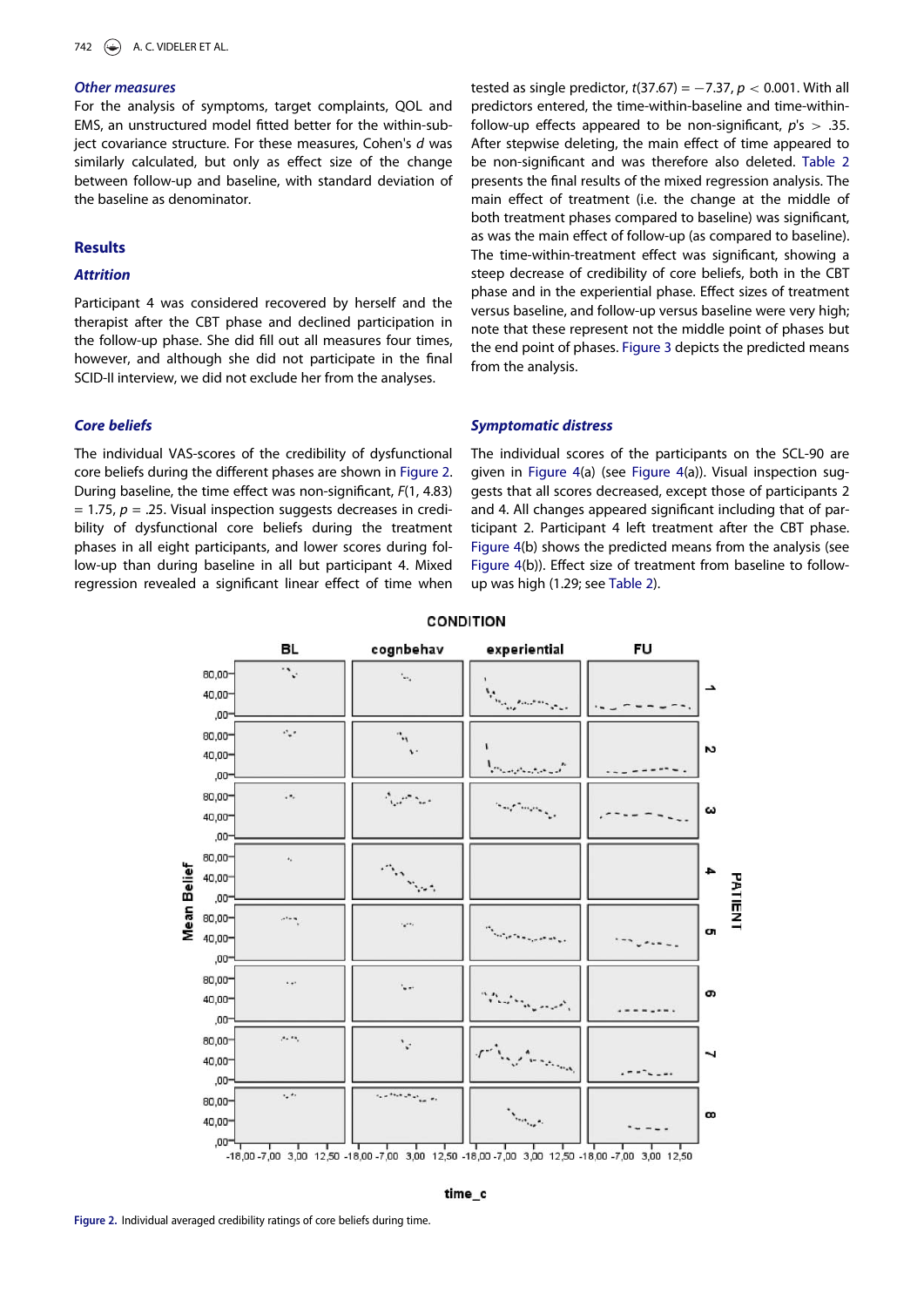Table 2. Results of mixed regression analyses.

|               | Parameter  | β         | Std. error | df      |          | р       | Effect size <sup>a</sup> (Cohen's d) |
|---------------|------------|-----------|------------|---------|----------|---------|--------------------------------------|
| Core beliefs  | Intercept  | 74.678    | 4.934      | 020.397 | 15.135   | < 0.001 |                                      |
|               | CBT phase  | $-10.455$ | 2.531      | 171.282 | $-4.130$ | < 0.001 | $2.136^{b}$                          |
|               | Exp. phase | $-39.515$ | 4.275      | 070.895 | $-9.243$ | < 0.001 | $5.028^{\rm b}/7.165^{\rm c}$        |
|               | Follow-up  | $-56.146$ | 6.031      | 041.700 | $-9.310$ | < 0.001 | $0.411^{\rm b}/7.576^{\rm c}$        |
|               | Time CBT   | $-1.117$  | 0.348      | 152.619 | $-3.212$ | 00.002  |                                      |
|               | Time exp.  | $-1.109$  | 0.215      | 074.991 | $-5.166$ | < 0.001 |                                      |
| <b>SCL-90</b> | Intercept  | 203.00    | 14.294     | 7.000   | 14.202   | < 0.001 |                                      |
|               | CBT phase  | $-26.625$ | 13.749     | 7.000   | $-1.937$ | 0.094   |                                      |
|               | Exp. Phase | $-47,000$ | 12.944     | 7.000   | $-3.631$ | 0.008   |                                      |
|               | Follow-up  | $-52.125$ | 8.961      | 7.000   | $-5.817$ | 0.001   | 1.290                                |
| Target        | Intercept  | 7.519     | .219       | 7.000   | 34.387   | < 0.001 |                                      |
| complaints    | CBT phase  | $-2.335$  | .644       | 7.000   | $-3.623$ | 0.008   |                                      |
|               | Exp. phase | $-3.273$  | .630       | 7.000   | $-5.191$ | 0.001   |                                      |
|               | Follow-up  | $-3.626$  | .555       | 7.000   | $-6.535$ | < 0.001 | 5.864                                |
| <b>YSQ</b>    | Intercept  | 2.753     | .191       | 7.000   | 14.393   | < 0.001 |                                      |
|               | CBT phase  | $-.176$   | .118       | 7.000   | $-1.497$ | .178    |                                      |
|               | Exp. Phase | $-.526$   | .219       | 7.000   | $-2.391$ | .048    |                                      |
|               | Follow-up  | $-.595$   | .232       | 7.000   | $-2.564$ | .037    | 1.010                                |
| <b>WHOQOL</b> | Intercept  | 81.125    | 6.460      | 7.000   | 12.558   | < 0.001 |                                      |
|               | CBT phase  | 7.750     | 3.016      | 7.000   | 2.569    | .037    |                                      |
|               | Exp. phase | 9.500     | 5.057      | 7.000   | 1.879    | .102    |                                      |
|               | Follow-up  | 11.500    | 3.470      | 7.000   | 3.315    | 0.013   | .629                                 |

<sup>a</sup> Effect sizes calculated as change with respect to baseline, with baseline SD as denominator. Change based on the estimates from the mixed regression model.<br><sup>b</sup> Effect size based on end of phase estimated value minus es

<span id="page-6-0"></span>Effect size based on end of phase estimated value minus end of previous phase estimated value, with SD based on mixed regression ARMA11 variance of the baseline values.

# Target complaints

The individual target complaints are shown in [Figure 4\(](#page-7-0)c) (see [Figure 4](#page-7-0)(c)). Again, visual inspection suggests a decrease in target complaints scores in all participants but one, participant 2. This participant had three target complaints and his mean target complaint's score remained high, probably because one of those was unaffected as it was determined by his comorbid Attention Deficit Hyperactivity Disorder (ADHD). The predicted means from the analysis are shown in [Figure 4](#page-7-0) (d) (see [Figure 4](#page-7-0)(d)). Effect size of treatment from baseline to follow-up was very high (5.864; see [Table 2\)](#page-6-0).

# Quality of life

Individual scores on the WHOQOL-BREF are shown in [Figure 5](#page-8-0) (a) (see [Figure 5](#page-8-0)(a)). All scores improved, except for participant

<span id="page-6-1"></span>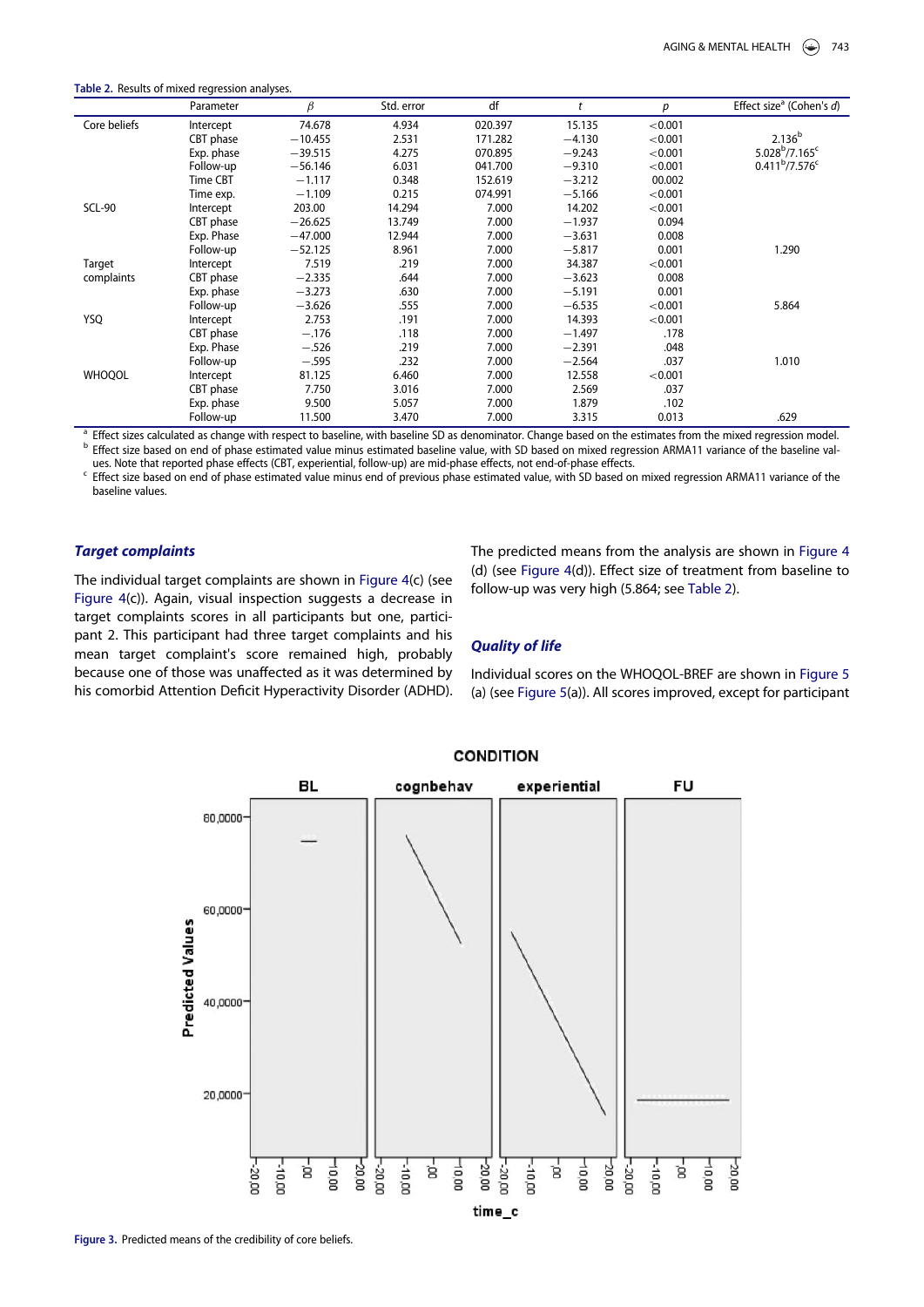<span id="page-7-0"></span>

Figure 4. Symptomatic distress and target complaints. (a) Individual SCL-90 scores during time. (b) Predicted means of the SCL-90. (c) Individual averaged target complaints during time. (d) Predicted means of averaged target complaints.

5. The predicted means from the analysis are shown in [Figure 5\(](#page-8-0)b) (see [Figure 5](#page-8-0)(b)). Effect size of treatment from baseline to follow-up was medium (0.629; see [Table 2\)](#page-6-0).

#### Early maladaptive schemas

Scores on the YSO are shown in [Figure 5](#page-8-0)(c) (see [Figure 5\(](#page-8-0)c)). Visual inspection suggests that the scores of five participants improved, and the scores of three participants did not change (participants 1, 3 and 4). The predicted means from the analysis are shown in [Figure 5](#page-8-0)(d) (see [Figure 5](#page-8-0)(d)). Effect size of treatment from baseline to follow-up was very high (1.01; see [Table 2](#page-6-0)).

#### Personality disorder diagnosis

All seven participants, whose PD diagnosis was assessed both at baseline and at follow-up, did not meet full criteria for a DSM PD diagnosis anymore at follow-up, again using both the general criteria for a PD and the cut-off for each specific PD for those patients who met the criteria of a specific Cluster C PD at baseline. The mean number of PD criteria decreased from baseline to follow-up from 13.71 with a SD of 2.69, to 4.57 with a SD of 2.44 ( $t = 5.959$ , df = 6,  $p < 0.01$ ), with a very high effect size  $(d = 3.56)$ .

# **Discussion**

We investigated ST as a treatment for PDs in older adults, using a multiple-baseline design. We found strong effects of ST on the credibility of dysfunctional core beliefs, symptoms,

QOL and EMS. Mixed regression analyses revealed no evidence for significant time effects within baseline and followup phases, whereas the linear time effect during ST was strong, indicating that ST already had a positive impact on outcome during treatment. The general time effect disappeared after treatment conditions were entered into the model, indicating that it is highly unlikely that effects can be attributed to a time effect. Of the seven participants reassessed with the SCID-II at follow-up, all remitted from PD diagnosis. These results corroborated our hypotheses that ST would lead to a decrease of dysfunctional core beliefs, symptomatic distress and EMS, and an increase of QOL in cluster C PDs. Our finding that ST has a considerable positive effect on PDs in later life provides us with innovative results. This is the first study exploring the effectiveness of psychotherapy, in this case ST, for PDs as the main focus of treatment in older adults.

Participant 4, who was not reassessed concerning her PD diagnosis, did also improve concerning her core beliefs and target complaints, but she showed no improvement at follow-up on symptomatic distress, QOL and EMS. She was considered an early success by herself and the therapist and although she filled out all questionnaires, she stopped rating the credibility of her dysfunctional core beliefs, and did not cooperate in the second PD assessment. This patient was diagnosed with severe social phobia as well as avoidant PD. Possibly, the social phobia had improved, but not the underlying avoidant PD. In retrospect, she might be considered a drop-out.

Participants 1 and 3 improved on all measures, except their YSQ-scores. The initial YSQ-score of participant 1 was rather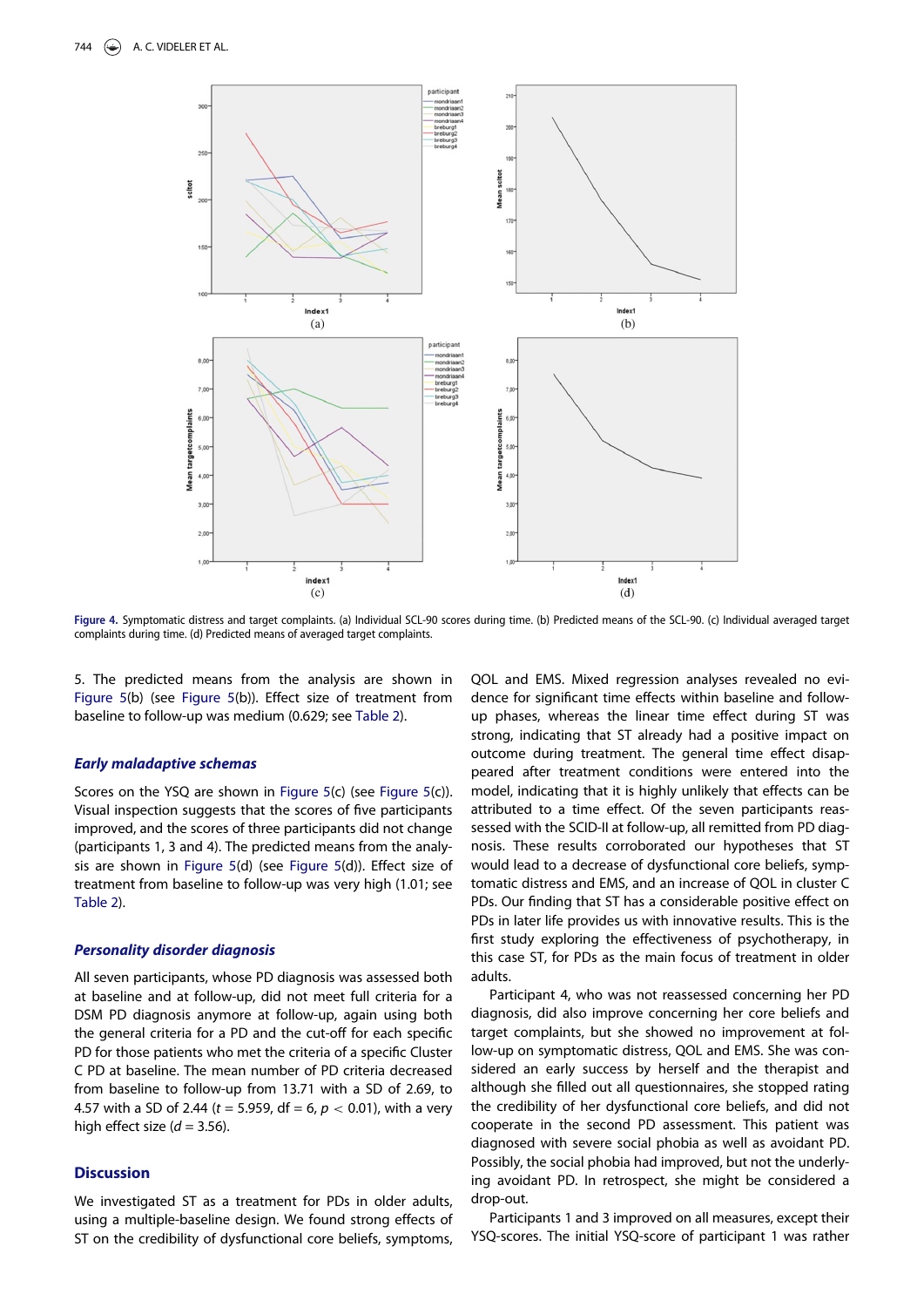<span id="page-8-0"></span>

Figure 5. Quality of life and early maladaptive schemas. (a) Individual total WHOQOL-BREF scores. (b) Predicted means WHOQOL-BREF. (c) Individual total YSQ scores during time. (d) Predicted means of the YSQ.

low, possibly reflecting her avoidant coping style. In the course of treatment, she improved to a more active coping, and avoided negative feelings much less; in her own words: 'I learnt to feel my feelings more, which was hard at first.' Other studies found that treatment-related changes on the YSQ tend to be smaller than on other measures central to the patient's problems (Nadort et al., [2009](#page-9-7)). Possible explanations are that not all EMS are reported at the start of treatment, and second, some items are insensitive to change as they describe issues that cannot change (e.g. 'In my youth, …').

<span id="page-8-1"></span>Some limitations of the present study should be mentioned. First, although the patients were recruited randomly from referred patients who met explicit inclusion and exclusion criteria, we cannot exclude some form of selective sampling. More research is necessary to test whether others can replicate the effects. Second, there were individual differences between responses to, and length of, the two treatment phases, the CBT and the experiential phases. In our analyses, we divided ST into two treatment phases in order to explore the effect of experiential techniques in older adults. The present data suggested that both sets of techniques contributed to the effectiveness of the full treatment. We believe this to be an advantage of the ST treatment model, as there are different techniques available to match individual aspects of a patient's problems. There was no evidence for superiority of CBT or experiential techniques, but as in younger cohorts, individual patients might differ in how much they change with these techniques (Weertman & Arntz, [2007](#page-10-14)). Third, all

participants had cluster C PDs, and we do not know whether similar effects would have been found in other PDs. As said, we chose to include cluster C as they are more stable, whereas cluster B PDs have a different expression in later life (Cooper et al., [2014;](#page-9-12) Van Alphen et al., [2015](#page-10-1)). Furthermore, three of the participants were diagnosed with PD NOS, which are usually less severe than 'pure' cluster PDs. The three participants with PD NOS in this study, however, met more PD criteria than the other participants did, so their PDs were possibly even more severe than those of the other five participants. A fourth limitation concerns the omission of assessing change in schema modes. In an earlier study into short group ST for older adults with depression and PD features, we assessed schema modes as well (Videler et al., [2014\)](#page-10-5) and found a small effect size. It would have been interesting to explore whether effect sizes on change in schema modes would have been larger in this study on individual ST. We suggest to assess schema modes in future research into ST in later life, especially when studying ST in cluster B PDs. A final limitation concerns the randomization of the length of the baseline phase; it would have been better if randomization to baseline length was determined by an independent person, as we cannot exclude that characteristics of participants' presentations at the screening (e.g. severity, motivation for treatment, etc.) could have impacted the moment of the introduction of the treatment, thereby introducing bias into the data. However, start of treatment was determined by coincidence, mainly the agendas of the therapists, and checked for variance by the first author before the start of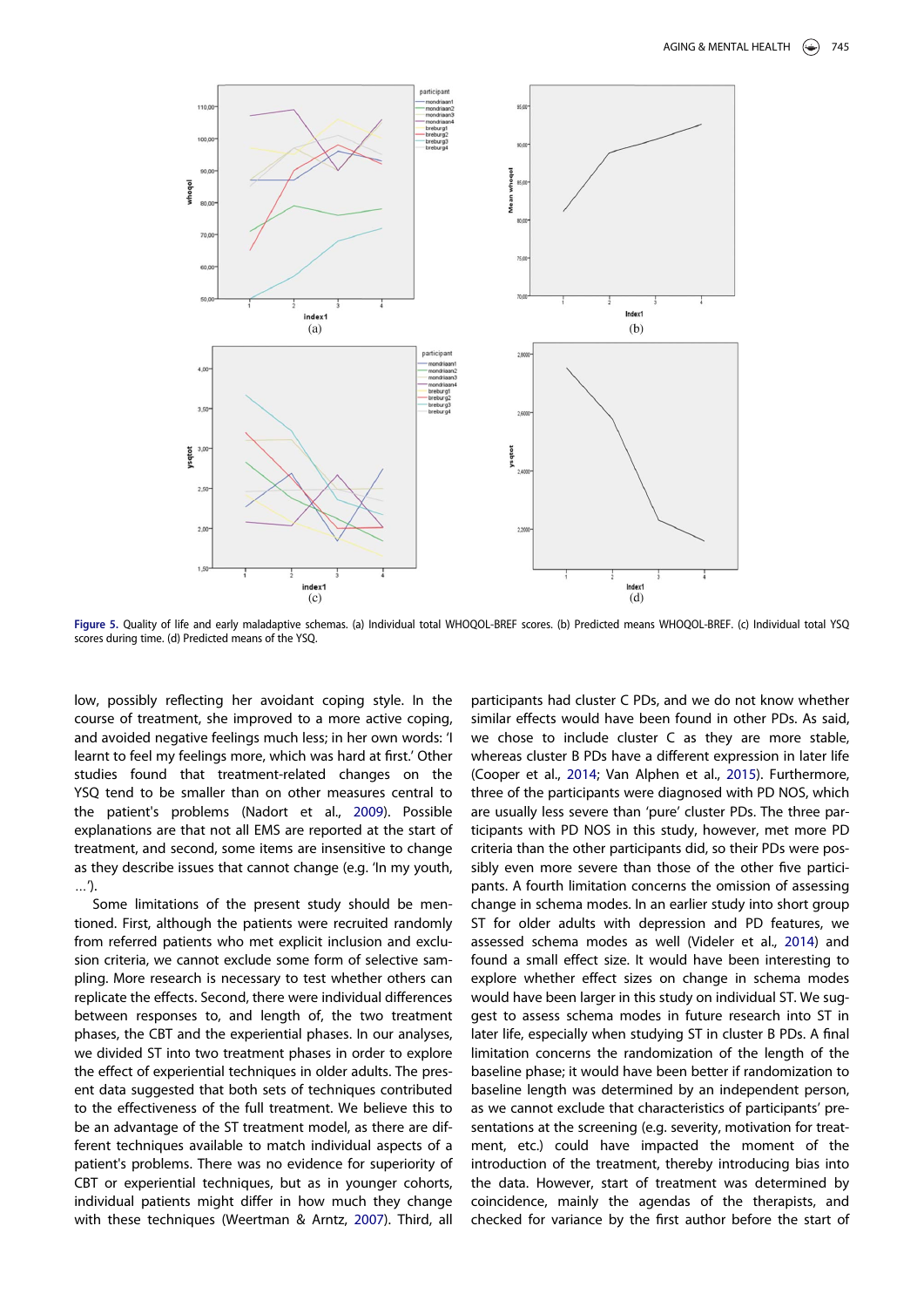<span id="page-9-17"></span>treatment. So we do believe length of baseline was actually determined by random factors.

<span id="page-9-18"></span><span id="page-9-12"></span><span id="page-9-8"></span>A possible criticism concerning this study could be its sample size of  $N = 8$  which seems small to those who are not familiar with multiple-baseline designs, compared to RCTs which tend to become larger and larger because of power considerations. However, it was these same power considerations, but applied to multiple-baseline designs, which led us to choose for this sample size in the first place. In the statistical literature, it has been estimated that samples as small as N  $=$  4 are sufficient to demonstrate treatment effects in multiple-baseline designs (Kazdin, [2010](#page-9-9); Onghena, [2005](#page-9-11)). The reason for this is that the frequent assessment of the primary outcome (in this study core beliefs) and the use of each participant as his/her own control, compensates for the smaller sample size.

<span id="page-9-19"></span><span id="page-9-14"></span><span id="page-9-13"></span><span id="page-9-6"></span><span id="page-9-4"></span>Some strengths of the current study also deserve to be acknowledged. All questionnaires were taken by an independent psychologist at Mondriaan and by the first author at Breburg, thus minimizing a demand effect of the participants towards their therapists. For the same reason, the ratings of the core beliefs were blind to the therapists. The findings on the self-report measures were validated by an independent assessment of the PDs, using the SCID-II. Finally, medication was constant in all participants throughout treatment, and no other treatment was allowed, so neither of them interfered with the outcomes. Of course, we cannot fully rule out external factors for change; a concurrent multiple-baseline design would be somewhat better as this further minimizes the effect of time. Of course, replication of our findings in a RCT is warranted.

# <span id="page-9-20"></span><span id="page-9-10"></span><span id="page-9-9"></span>**Conclusions**

<span id="page-9-16"></span><span id="page-9-2"></span>Our study provides the first evidence for therapeutic optimism concerning the effectiveness of ST in the treatment of PDs in later life. This study also replicated a previous finding that in adult populations, on average there is no evidence for superiority of CBT or experiential techniques, but that individual patients might differ in how much they change with these techniques (Weertman & Arntz, [2007](#page-10-14)). Also in older PD patients, the effectiveness of ST was supported by using cognitive, behavioral and experiential channels to bring about change.

# <span id="page-9-7"></span>Disclosure statement

<span id="page-9-11"></span>The authors report no conflicts of interest.

# <span id="page-9-0"></span>**ORCID**

Arjan C. Videler **in** <http://orcid.org/0000-0002-2175-3453> Arnoud Arntz **b** <http://orcid.org/0000-0002-7992-2272>

## <span id="page-9-21"></span><span id="page-9-5"></span>**References**

- <span id="page-9-15"></span>American Psychiatric Association. [\(2013](#page-4-0)). Diagnostic and statistical manual of mental disorders (5th ed.). Washington, DC: Author.
- <span id="page-9-22"></span><span id="page-9-1"></span>Arntz, A., Sofi, D., & Van Breukelen, G. ([2013](#page-4-1)). Imagery rescripting as treatment for complicated PTSD in refugees: A multiple baseline case series study. Behaviour Research and Therapy, 51(6), 274–283. doi:[10.1016/j.brat.2013.02.009](https://doi.org/10.1016/j.brat.2013.02.009)
- <span id="page-9-3"></span>Arntz, A., & Van Genderen, H. [\(2012\)](#page-1-4). Schema therapy for borderline personality disorder. Oxford: Wiley-Blackwell.
- Arrindell, W.A., & Ettema, J.H.M. ([2003\)](#page-4-2). Klachtenlijst [Symptom Checklist] (SCL-90). Lisse: Swets Test Publishers.
- Bamelis, L.M., Evers, S.M.A. A., Spinhoven, P., & Arntz, A. [\(2014](#page-2-0)). Results of a multicenter randomized controlled trial of the clinical effectiveness of schema therapy for personality disorders. American Journal of Psychiatry, 171, 305–322. doi:[10.1176/appi.ajp.2013.12040518](https://doi.org/10.1176/appi.ajp.2013.12040518)
- Battle, C.C., Imber, S.D., Hoehn-Saric, R., Stone, A.R., Nash, E.R., & Frank, J.D. ([1966](#page-4-3)). Target complaints as criteria of improvement. American Journal of Psychotherapy, 20, 184–192.
- Cooper, L.D., Balsis, S., & Oltmanns, T.F. [\(2014\)](#page-2-1). A longitudinal analysis of personality disorder dimensions and personality traits in a community sample of older adults: Perspectives from selves and informants. Journal of Personality Disorders, 28, 151–165. doi[:10.1521/pedi.2014.28.1.151](https://doi.org/10.1521/pedi.2014.28.1.151)
- David, D.O., & Freeman, A. [\(2014](#page-4-4)). Overview of cognitive-behavioral therapy of personality disorders. In A.T. Beck, D.D., Davis, & A. Freeman (Eds.), Cognitive therapy of personality disorders (3rd ed.). (pp. 3–18). New York, NY: The Guilford Press.
- Edwards, D., & Arntz, A. [\(2012](#page-2-2)). Schema therapy in historical perspective. In M. Van Vreeswijk, J. Broersen, & M. Nadort (Eds.), The Wiley-Blackwell handbook of schema therapy (pp. 3–26). Chichester: Wiley & Sons.
- Folstein, M.F., Folstein, S.E., & McHugh, P.R. ([1975](#page-2-3)). "Mini-mental state". A practical method for grading the cognitive state of patients for the clinician. Journal of Psychiatric Research, 12, 189–198. doi[:10.1016/0022-](https://doi.org/10.1016/0022-3956(75)90026-6) [3956\(75\)90026-6](https://doi.org/10.1016/0022-3956(75)90026-6)
- Frey, J., Heckel, R.V., Salzberg, H.C., & Wackwitz, J. [\(1976](#page-4-5)). Demographic variables as predictors of outcome in psychotherapy with children. Journal of Clinical Psychology, 32, 713–721. doi[:10.1002/1097-4679](https://doi.org/10.1002/1097-4679(197607)32:3<713::AID-JCLP2270320348>3.0.CO;2-W) [\(197607\)32:3](https://doi.org/10.1002/1097-4679(197607)32:3<713::AID-JCLP2270320348>3.0.CO;2-W)<[713::AID-JCLP2270320348](https://doi.org/10.1002/1097-4679(197607)32:3<713::AID-JCLP2270320348>3.0.CO;2-W)>[3.0.CO;2-W](https://doi.org/10.1002/1097-4679(197607)32:3<713::AID-JCLP2270320348>3.0.CO;2-W)
- Giesen-Bloo, J., Van Dyck, R., Spinhoven, P., Van Tilburg, W., Dirksen, C., Van Asselt, T., ... Arntz, A. ([2006\)](#page-2-4). Outpatient psychotherapy for borderline personality disorder: Randomized trial of schema-focused therapy vs transference-focused psychotherapy. Archives of General Psychiatry, 63, 649–658. doi:[10.1001/archpsyc.63.6.649](https://doi.org/10.1001/archpsyc.63.6.649)
- Hawkins, N.G., Sanson-Fisher, R.W., Shakeshaft, A., D'Este, C., & Green, L.W. ([2007](#page-2-5)). The multiple baseline design for evaluating population-based research. American Journal of Preventive Medicine, 33, 162–168. doi:[10.1016/j.amepre.2007.03.020](https://doi.org/10.1016/j.amepre.2007.03.020)
- Kalfoss, M.H., Low, G., & Molzahn, A.E. ([2008](#page-4-6)). The suitability of the WHO-QOL–BREF for Canadian and Norwegian older adults. European Journal of Ageing, 5, 77–89. doi:[10.1007/s10433-008-0070-z](https://doi.org/10.1007/s10433-008-0070-z)
- Kazdin, A.E. ([2010\)](#page-2-6). Single-case research designs: Methods for clinical and applied settings (2nd ed.). New York, NY: Oxford University Press.
- Lobbestael, J., Leurgans, M., & Arntz, A. [\(2011\)](#page-4-7). Inter-rater reliability of the structured clinical interview for DSM-IV Axis I disorders (SCID I) and Axis II disorders (SCID II). Clinical Psychology and Psychotherapy, 18(1), 75–79. doi[:10.1002/cpp.693](https://doi.org/10.1002/cpp.693)
- Lynch, T.R., Cheavens, J.S., Cukrowitz, K.C., Thorp, S.R., Bronner, L., & Beyer, J. ([2007](#page-1-5)). Treatment of older adults with co-morbid personality disorder and depression: A dialectical behavior therapy approach. International Journal of Geriatric Psychiatry, 22, 131–143. doi[:10.1002/gps.1703](https://doi.org/10.1002/gps.1703)
- Nadort, M., Arntz, A., Smit, J.H., Giesen-Bloo, J., Eikelenboom, M., Spinhoven, P., ... Van Dyck, R. ([2009](#page-2-4)). Implementation of outpatient schema therapy for borderline personality disorder with versus without crisis support by the therapist outside office hours: A randomized trial. Behaviour Research and Therapy, 47(11), 961–973. doi[:10.1016/j.](https://doi.org/10.1016/j.brat.2009.07.013) [brat.2009.07.013](https://doi.org/10.1016/j.brat.2009.07.013)
- Onghena, P. ([2005](#page-2-7)). Single-case designs. In D.C. Howell & B.S. Everitt (Eds.), Encyclopedia of statistics in behavioral science (Vol. 4, pp. 1850–1854). Chichester: Wiley.
- Powers, A., Strube, M.J., & Oltmanns, T.F. [\(2014](#page-1-6)). Personality pathology and increased use of medical resources in later adulthood. The American Journal of Geriatric Psychiatry : Official Journal of the American Association for Geriatric Psychiatry, 22(12), 1478–1486. Retrieved from[http://](http://doi.org/10.1016/j.jagp.2013.10.009) [doi.org/10.1016/j.jagp.2013.10.009](http://doi.org/10.1016/j.jagp.2013.10.009)
- Rafaeli, E., Bernstein, D., & Young, J. [\(2011\)](#page-2-8). Schema therapy. Hove, East Sussex: Routledge.
- Rijkeboer, M.M., & Van den Berg, H. [\(2006](#page-4-8)). Multiple group confirmatory factor analysis of the young schema-questionnaire in a Dutch clinical versus non-clinical population. Cognitive Therapy and Research, 30, 263–278. doi:[10.1007/s10608-006-9051-8](https://doi.org/10.1007/s10608-006-9051-8)
- Rosowsky, E., Young, A.S., Malloy, M.C., Van Alphen, S.P.J., & Ellison, J.M. ([2016](#page-1-7)). A cross-validation Delphi method approach to the diagnosis and treatment of personality disorders in older adults. Aging and Mental Health, advance online publication. doi:[10.1080/](https://doi.org/10.1080/13607863.2016.1261796) [13607863.2016.1261796](https://doi.org/10.1080/13607863.2016.1261796)